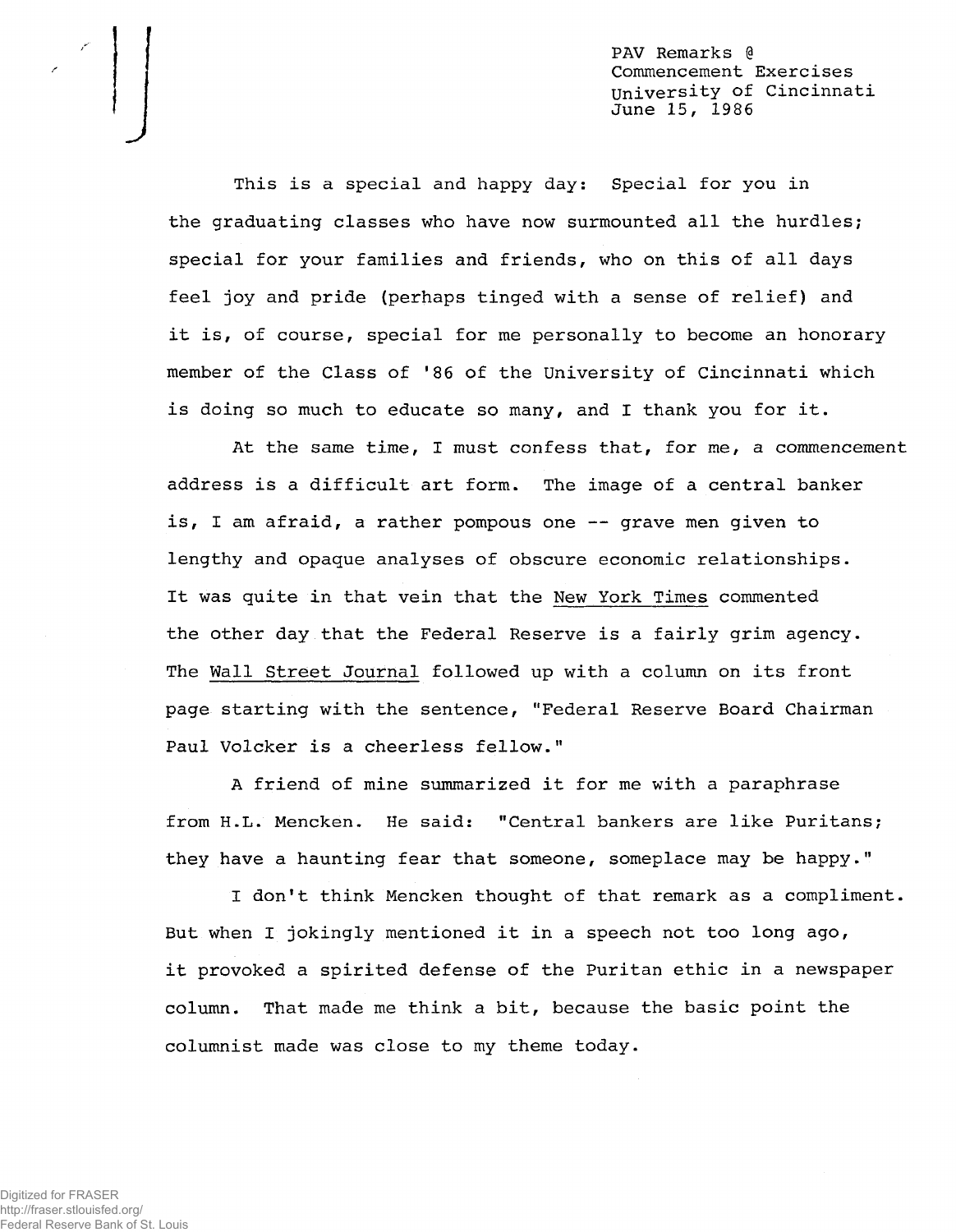He argued that the Puritans weren't against happiness -they simply insisted happiness could only be found as a byproduct of hard work, and diligence and thrift.

Those qualities, in the end, do of course drive economic growth; there really is no substitute. And while those Puritan characteristics may not sound very glamorous or exciting not quite "with it" — we do, of course, like to enjoy the prosperity they engender.

On that score, things don't look so bad today — in fact there is quite a lot to be cheerful about. The economic world is certainly in better shape than when most of you entered college, in the midst of recession. We've had **3-1/2** years of business expansion, and in the process created **9-1/2** million new jobs. Inflation is down, and so are interest rates.

Manwhile, the way we do business of finance, and medicine, and law is changing -- changing faster than many of us can really comprehend. At the same time, those equipped with good minds, a solid education, and familiarity with new technologies -- the kind of thing this University is all about — have perhaps more opportunity than ever before.

It's all pretty heady stuff, and it's easy to envy the young and vigorous, well prepared to launch upon new careers.

But I do get paid to worry — and I have to tell you I find no shortage of material on that score.

For one thing, history strongly suggests that -- as a nation, as businesses, as individuals — we are borrowing too heavily, mortgaging our future, and risking financial trouble.

 $-2$  -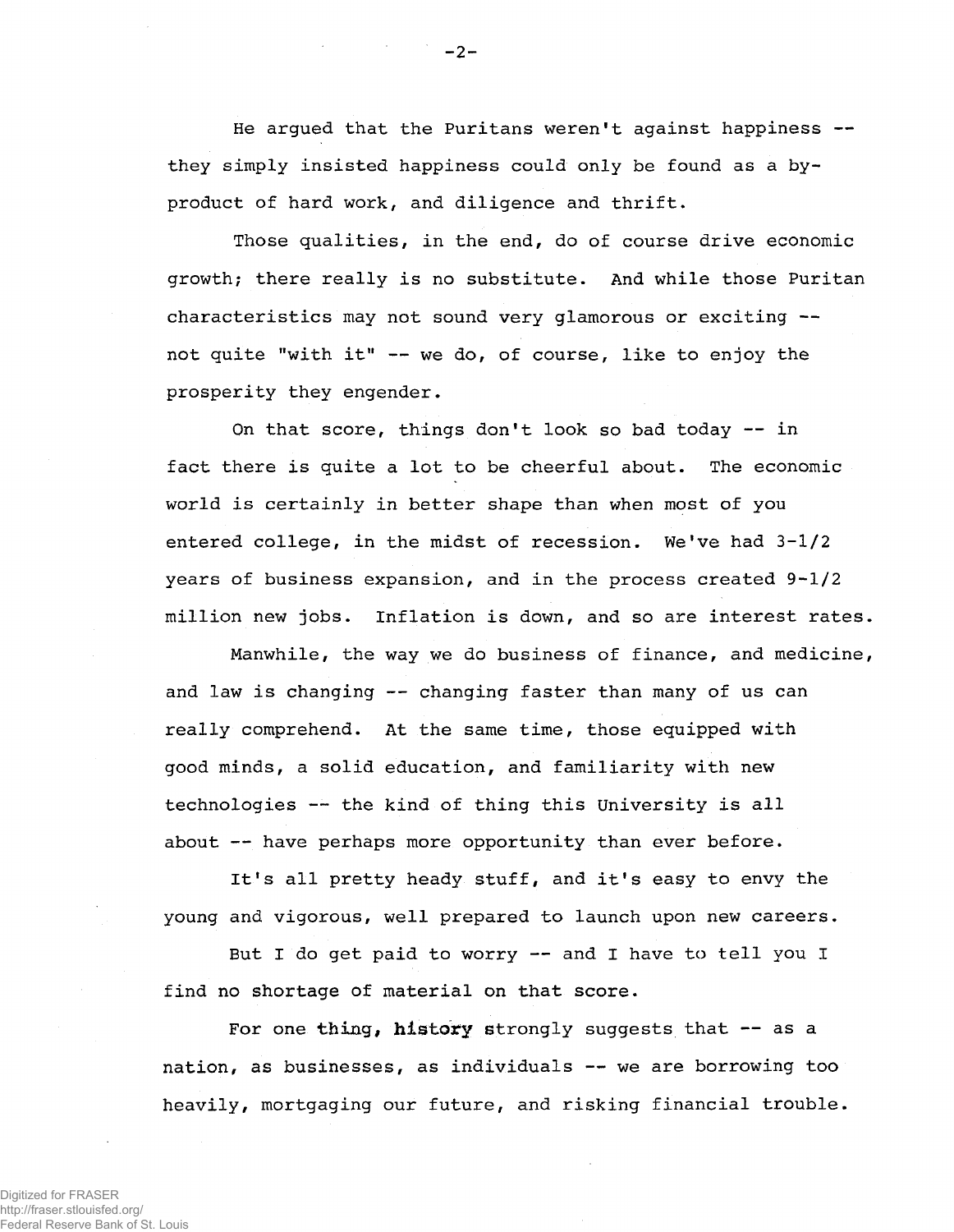Our already low savings rate has been declining. We import too much and export too little. The largest and richest economy in the world has also turned into the largest international debtor.

Closer to home, I worry that too many sectors of our economy -- and some regions of the country -- haven't shared in the expansion. We don't need statistics to know that unemployment, particularly among minorities, remains too high. And, when we look at the rest of the world, there are too many areas where growth is only a dream, and starvation a reality.

But I am not going to make this a lecture in economics. I have some broader concerns, maybe more directly relevant, to balance all those bright opportunities before you.

You are living in a world of accelerating change, not just in economics, but in the way we live our lives. A major force driving that change is that technology allows us to store, retrieve, and transmit information with a speed and economy that makes a mockery of what we thought was advanced a decade or two ago. We move about much more freely and cheaply, here and abroad. As a natural consequence, markets for goods and services, and the marketplace of ideas, have become more international than ever before.

That's all stimulating and exciting. The financial rewards for some can be enormous, and many more than an elite few should have the best opportunities ever for achieving personal and professional goals.

 $-3-$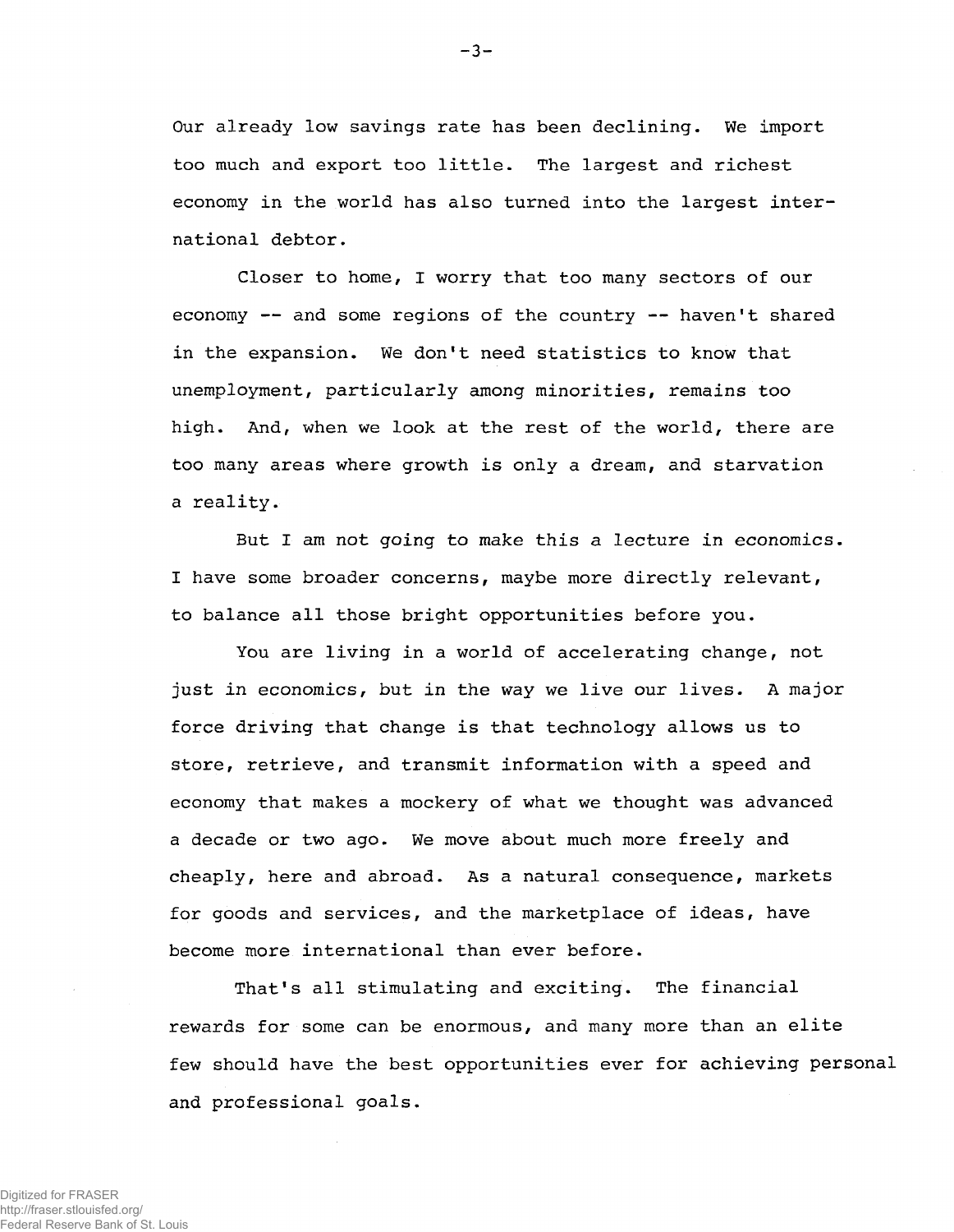But there are risks in all this change and opportunity. When we move so easily, will we be able to retain a solid sense of really "belonging" anywhere? When things are changing so fast, do we really have time to fully absorb, assimilate, and consider the implications of what we do? Most dangerous of all, will we lose a sense of standards — of what is right, what is lasting, and what is necessary to maintain a harmonious community in which we all must live, and for personal satisfaction as well?

There is a related question in the economic area. It was put to me rather pointedly by a retired businessman now teaching at a prestigious East Coast university. He said he saw hundreds of talented young men and women attracted into finance and law and consulting, and advertising by reports of high return and high status. His skeptical observation was that everyone wanted to groom the horse — but who was willing to be the horse to pull the cart of economic growth.

Well, maybe those questions are less pointed out here in the Mid-West Heartland. I hope so. All that change, I fear, isn't going to do us much good without a core of stable values.

After all, in the end, the overriding question for your generation is not going to be how much money you make but whether you can keep the peace in a nuclear age -- that accident at Chernobyl sent a shiver up all our spines, and just maybe will help remind us of what our priorities really are.

Digitized for FRASER http://fraser.stlouisfed.org/ Federal Reserve Bank of St. Louis  $-4 -$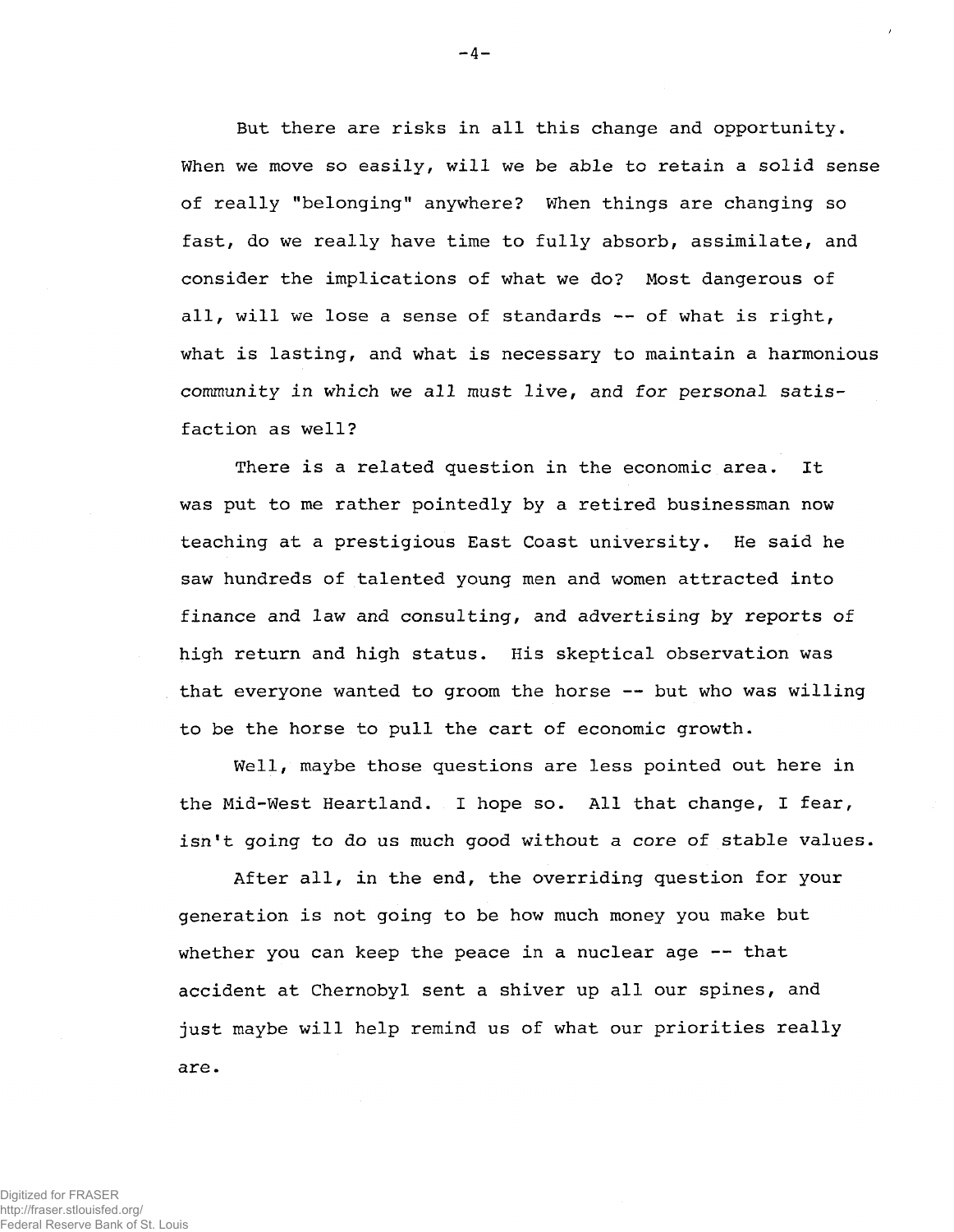And there is no shortage of other threats to our collective and individual futures — from drugs on our streets to pollution in the atmosphere — both of which seem to go hand in hand with all that restless change.

Those, I suppose, are the kinds of concerns that are traditionally expressed in a commencement oration. I raise them now only because, in the areas I know best, there are disquieting signs that amid all the booming financial markets maybe in part because the financial rewards seem so great -there are also disquieting tendencies at work. We read in the daily press these days of abuses of inside inforamtion by those with fiduciary responsibility. In too many instances over recent years — including here in Cincinatti — we have seen instances where managers, with an essentially public trust to protect other people's money, use those funds for personal gain. Taxes, it has been said, are the price of civilization, but increasingly we see our system abused, by legal devices or otherwise, to escape a share of that price. Lawyers and accountants are tempted to skirt their professional responsibilities in meeting their clients' interests.

There has been a strong movement in this country in recent years, under Democrats and Republicans alike, to reduce official supervision and regulation of financial institutions and other businesses. The reasoning is clear -to promote more efficient competitive markets. But there must

Digitized for FRASER http://fraser.stlouisfed.org/ Federal Reserve Bank of St. Louis  $-5 -$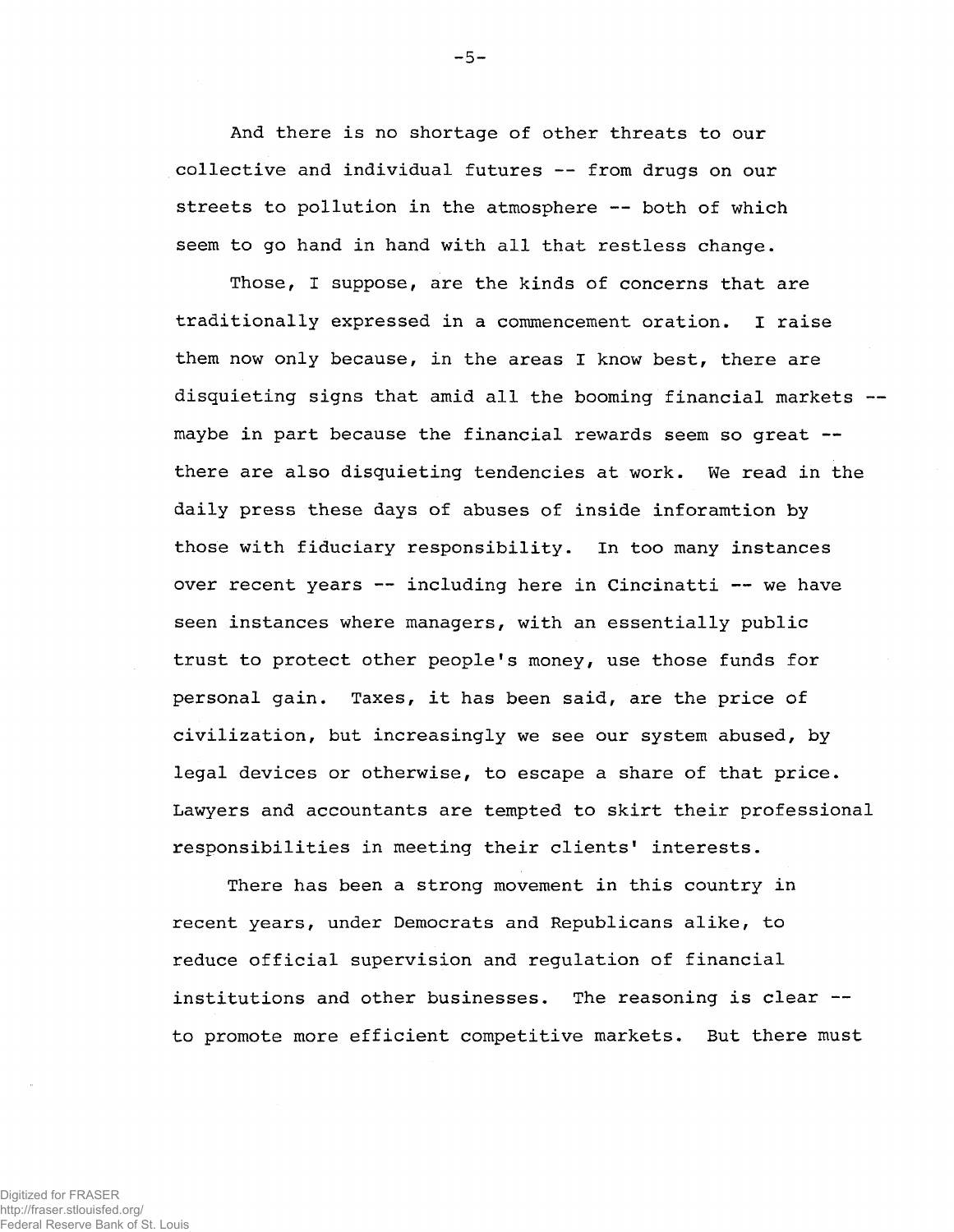be another assumption as well, seldom stated or discussed. The effective operation of a competitive market system must in the last analysis rest on a strong sense of business integrity and fiduciary responsibility.

That is not a new thought. All those new computers, all those new ways of doing business, all our technological wonders, are no substitute for a sense of mutual trust, in our business relationships, in our government, and in our personal lives.

I am also old enough to know that, decades down the road, your main satisfactions will be found primarily in the strength of your families, your ties with faithful friends, and in a sense of contribution to the community. It will be occasions like this — in about 2016 — that will symbolize those achievements.

You are going to have the chance to reach out -- many of you already are — - inibusiness:and accounting; or law, we or the medical arts, or education, or engineering or the arts. In every one of those areas there are opportunities for doing good while doing wellI And I hope some will find personal challenge in government where the need for good people is so great.

As you take your place in the working world, I hope you don't resist the urge, now and then, to do a little dreaming, to take some chances in pursuit of those dreams, to see whether,

Digitized for FRASER http://fraser.stlouisfed.org/ Federal Reserve Bank of St. Louis